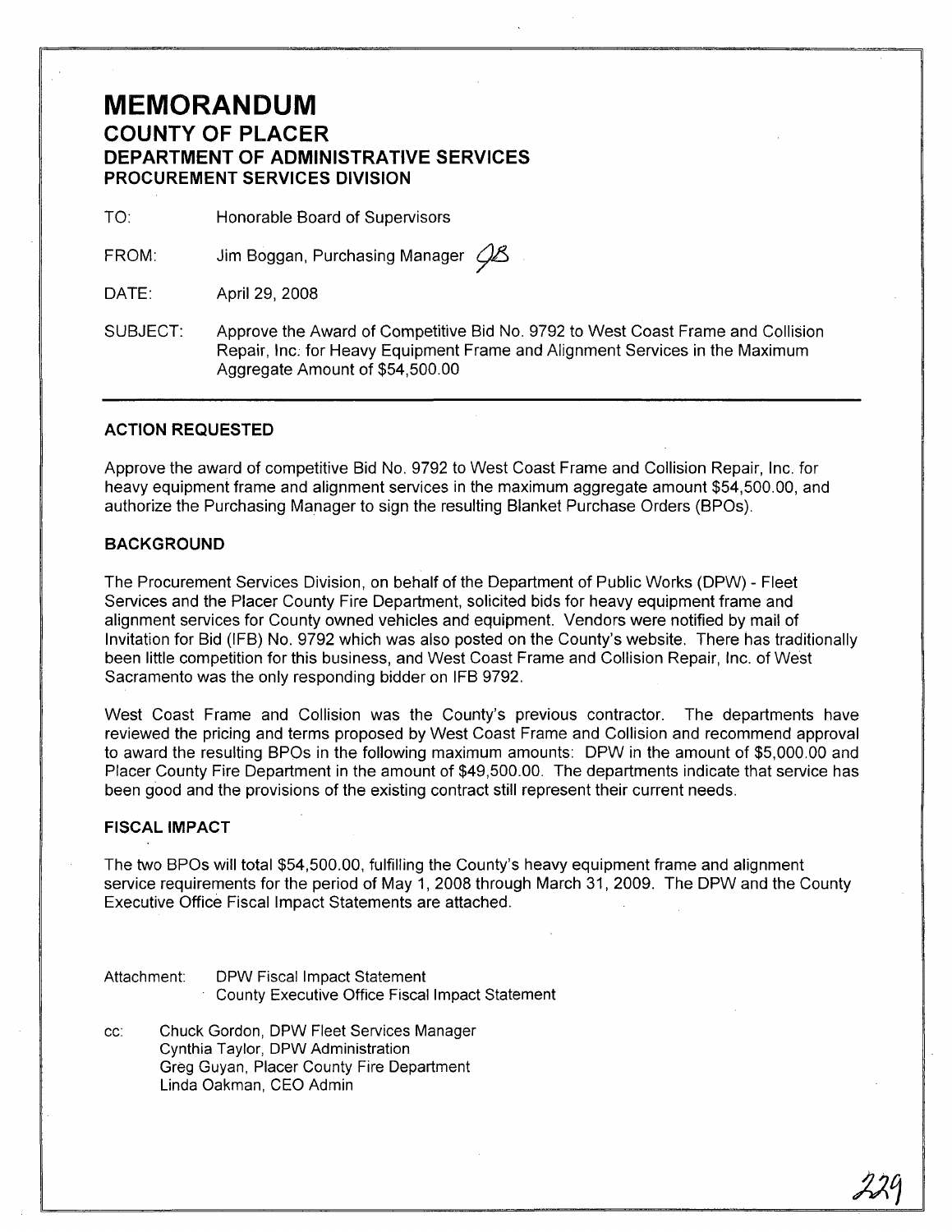## FISCAL IMPACT **STATEMENT**

DEPARTMENT OF PUBLIC WORKS County of Placer

TO: Honorable Board of Supervisors

FROM: Ken Grehm, Director

DATE: February 5, 2008

SUBJECT: **Fiscal Impact Statement Renew BPO for West Coast Frame**

The department has budgeted appropriately for this purchase and funding is available in the FY 2007-08 department budget.